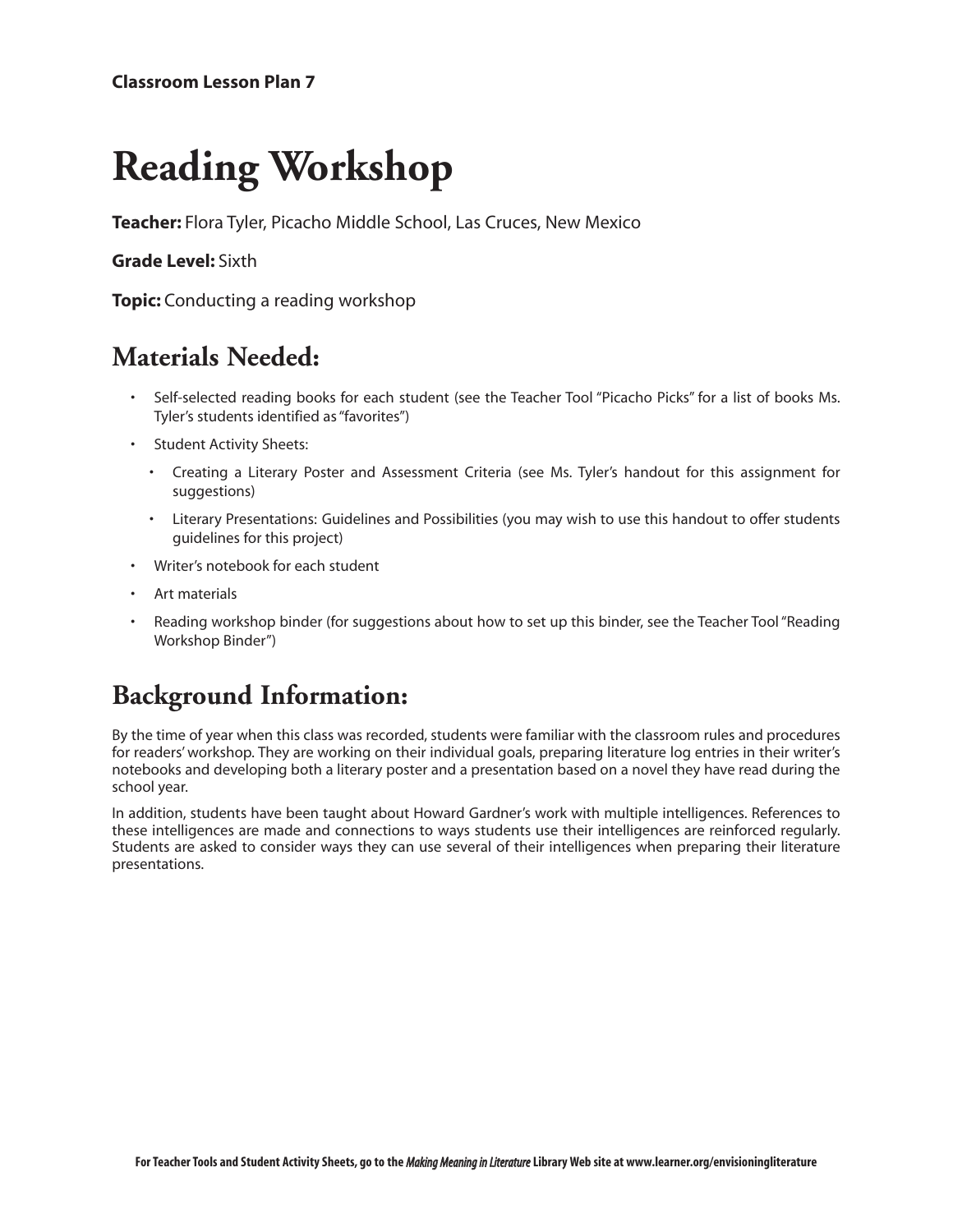#### **Lesson Objectives:**

Students will:

- increase their reading and writing skills.
- set and meet individual reading goals.
- choose individual literature to read.
- read and enjoy the literature they read.
- demonstrate knowledge of literary elements.
- share insights about their reading with their classmates.

#### **Expected Products From Lesson:**

- Progress on individual reading goals
- Response entries in writer's notebook
- Literary poster: "Creating a Literary Poster" offers directions for students and assessment criteria for this project.
- Literary presentation: "Literary Presentations: Guidelines and Possibilities" is a handout for students that offers ideas they may wish to use for their literary presentation.

#### **Instructional Strategies Implemented:**

- Collaborative learning
- Students sharing books and writing pieces with each other
- Teacher conferences
- Students modeling finished reading projects

## **Collaborative Structure of Class:**

Students are grouped heterogeneously. During the class period, some may be seated alone working on a project or completing a written response. Some may be in the reading area, choosing books, or reading independently. Some may be in designated areas for peer conferencing, or a group may be gathered in the presentation area with the teacher.

## **Lesson Procedures/Activities:**

- Mini-lesson
- Status-of-the-class
- Reading workshop
- Group sharing